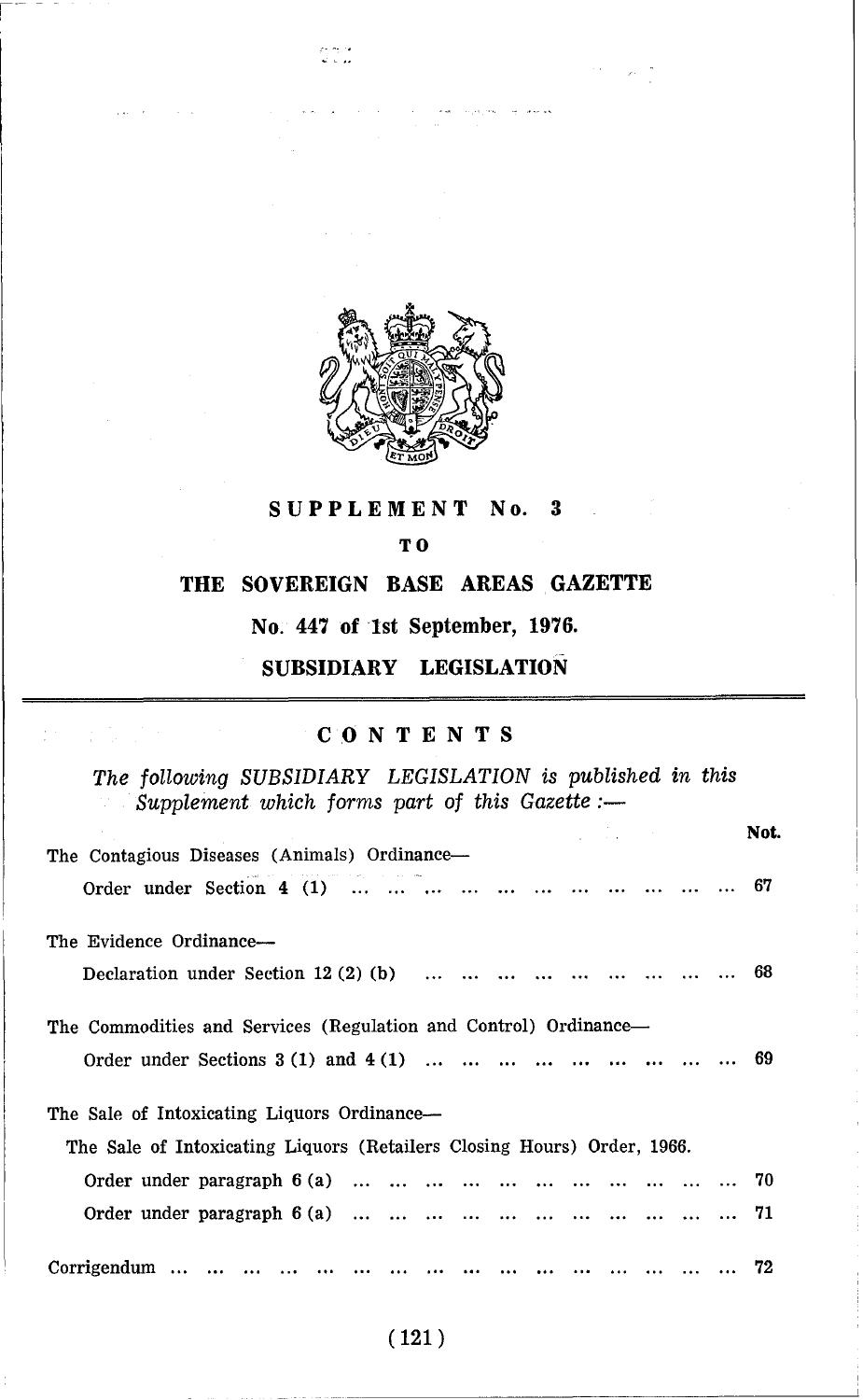**No. 67** 

# THE CONTAGIOUS DISEASES (ANIMALS) **ORDINANCE**

### $(CaD. 45 - Laws of Cyprus - and Ordinances)$ **3** of 1969 and 6 of 1969).

ORDER MADE UNDER SUBSECTION (1) OF SECTION **4.** 

In exercise of the powers vested in the Administrator by subsection **(1)** of Section 4 of the Contagious Diseases (Animals) Ordinance, the Administrator hereby orders as follows :-

1. This Order may be cited as the Dogs (Importation) (Amendment) Order, 1976 and shall be read as one with the Dogs (Importation) Order, 1951 as amended by the Dogs (Importation) (Amendment) Order, 1954 (hereinafter referred to as "the principal Order").

**2.** The principal Order is hereby amended by adding after the word "dog" wherever it occurs throughout the Order the words "or cat"

Dated this 12th day of August, 1976.

By the Administrator's Command, W.A. MORGAN Acting Chief Officer, Sovereign Base Areas.

 $(195/1/1)$ 

**P. I. Nos.**<br>600/51, 216/54<br>(Cyprus)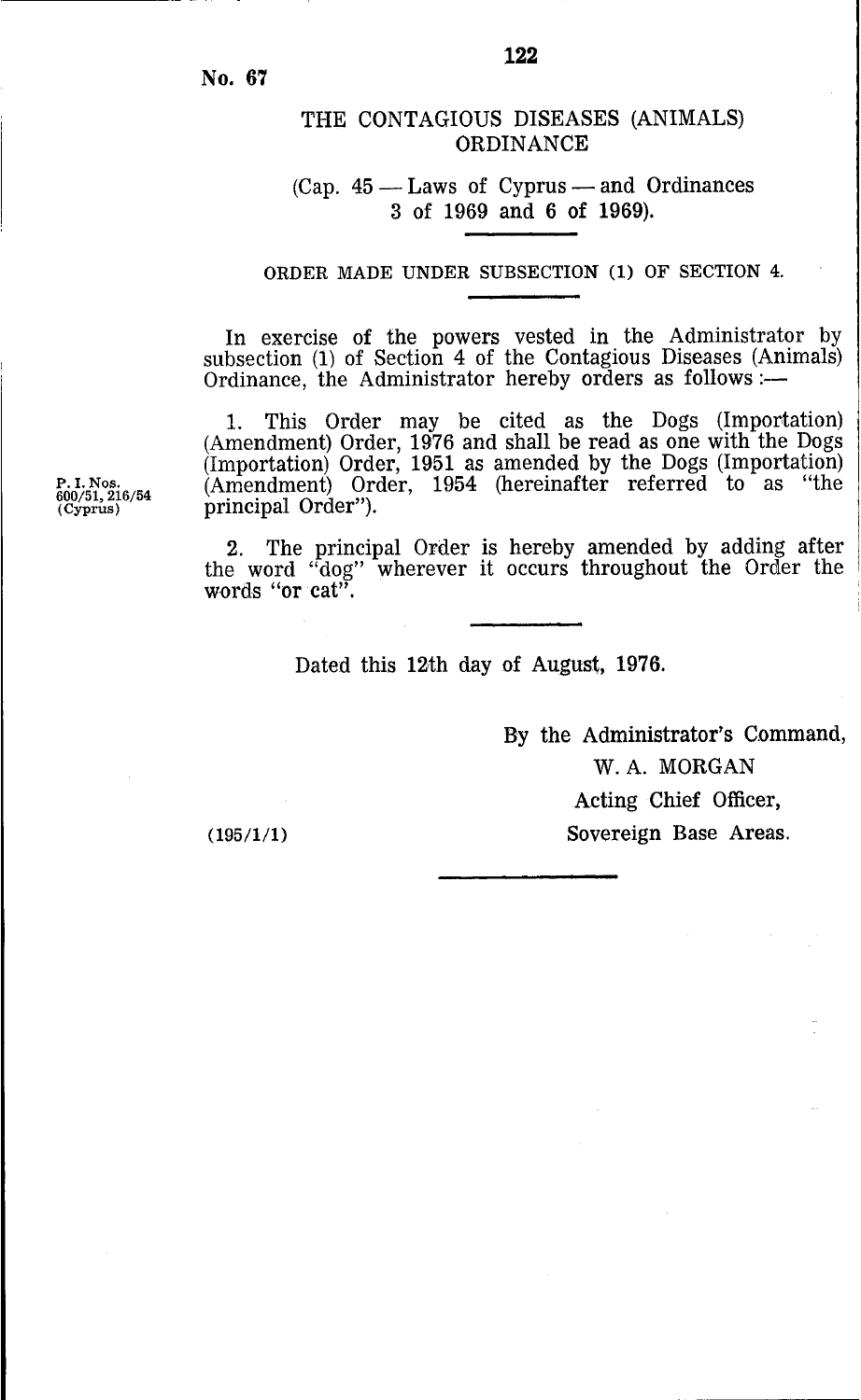# THE EVIDENCE ORDINANCE

# (Cap.  $9$  — Laws of Cyprus and Ordinances **8** of 1961 and 9 of 1965).

#### **DECLARATION MADE UNDER PARAGRAPH (b)**  OF **SUBSECTION (2)** OF **SECTION 12.**

In exercise of the powers vested in him by paragraph (b) of sub-section (2) of Section 12 of the Evidence Ordinance, the Administrator with the advice and assistance **of** the Senior Judge hereby declares Wing Commander Neil Gerrard FLANAGAN, MB., ChB., ECP., DMJ., MRCPath., to be a scientific expert for the purpose of the said section.

Dated this 31st day **of** August, 1976.

**By** the Administrator's Command, **A.W.** STEPHENS Chief Officer, **(103/6/6)** Sovereign Base Areas.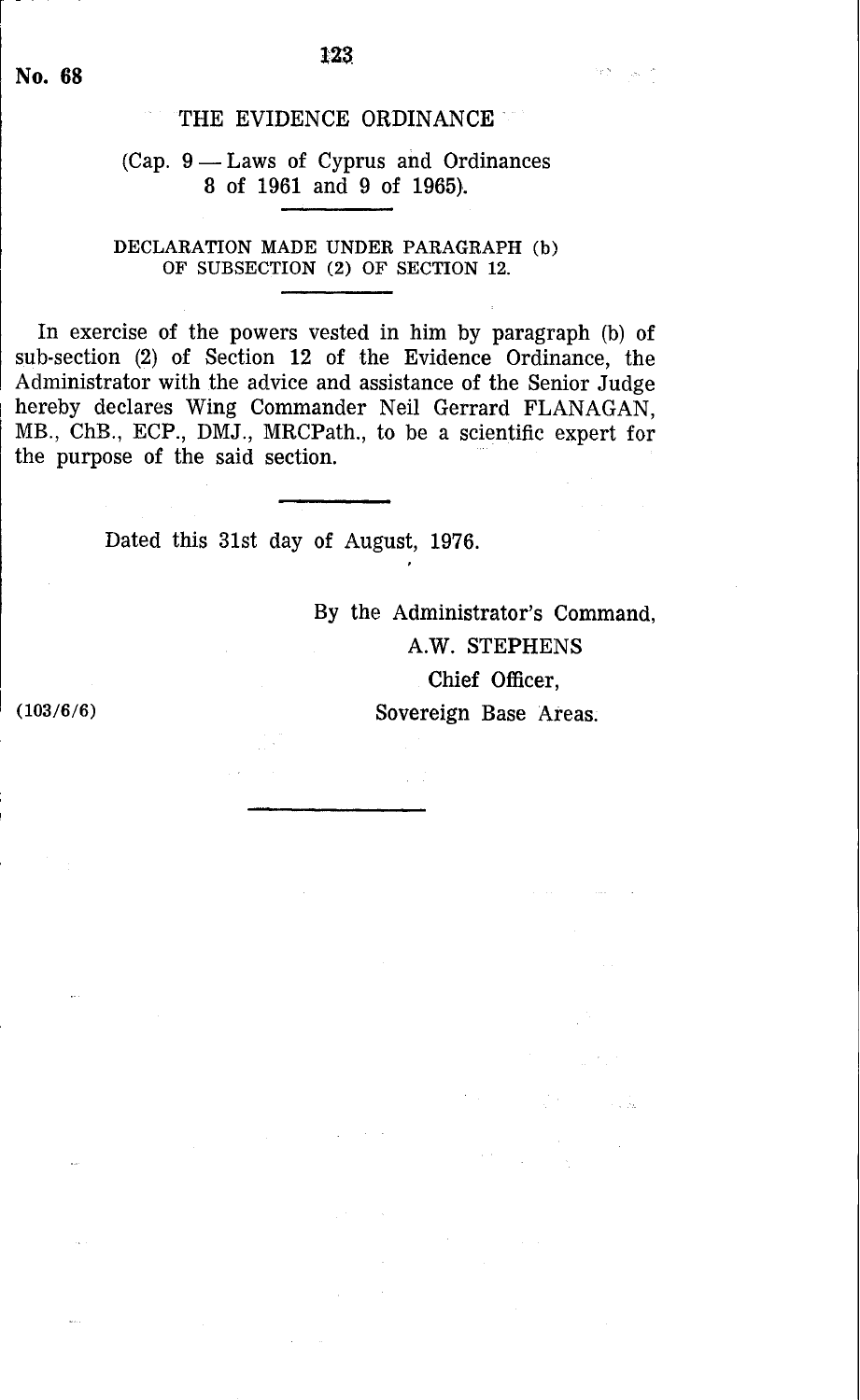**No. 69** 

# THE COMMODITIES **AND** SERVICES (REGULATION AND CONTROL) ORDINANCE

## (Ordinances **11** of **1962, 9** of **1963, 3** of **1967** and 10 of **1972).**

**CONTROL AND MAXIMUM PRICE ORDER MADE UNDER SECTIONS 3 (1) AND 4 (1).** 

In exercise of the powers vested in him by sub-section (1) of Sections 3 and 4 of the Commodities and Services (Regulation and Control) Ordinance, the Administrator hereby makes the following Order:-

This Order may be cited as the Commodities and Services 1. (Regulation and Control) (Maximum Price of Cement Blocks, Gravel and Sand) (Amendment) Order, 1976, and shall be read as one with the Commodities and Services (Regulation and Control) (Maximum Price of Cement Blocks, Gravel and Sand) Order, 1976 (hereinafter referred to as "the principal Order").

**2.** The principal Order is hereby amended by deleting the 2. The principal Order is hereby antended by deteting the<br>Schedule thereof and substituting therefor the following new<br>Schedule :--<br>"S C H E D U L E<br>Fixed maximum price<br>First Column Second Column Third Column

### *"S* **C H E D U L E**

#### **Fixed maximum price**

| <b>First Column</b>                                                                  | <b>Second Column</b>                                                               | <b>Third Column</b>        |
|--------------------------------------------------------------------------------------|------------------------------------------------------------------------------------|----------------------------|
| Description of<br>controlled<br>commodity                                            | Maximum<br>wholesale<br>price                                                      | Maximum<br>retail<br>price |
| Cement blocks:<br>Dimensions:<br>$40x20x20$ cm.<br>$40x20x10$ cm.<br>Gravel and Sand | At Mils<br>loaded on<br>£0.070 each<br>lorries at<br>the works site<br>£0.040 each |                            |
| $A. -$ Crushed gravel:                                                               |                                                                                    |                            |
| (i)<br>Gravel<br>$3/8'' - 3/4''$<br>in diameter                                      | At Mils<br>loaded on<br>£0.850 per<br>lorries in<br>cubic yard<br>the Areas        |                            |
| (ii)<br>Gravel<br>$3/4''$ — and over<br>in diameter                                  | At Mils<br>as above<br>£0.600~per<br>cubic yard                                    |                            |
| Crushed Sand<br>(iii)                                                                | At Mils<br>$£0.950$ per<br>as above<br>cubic yard                                  |                            |

P.I. No. 58/76.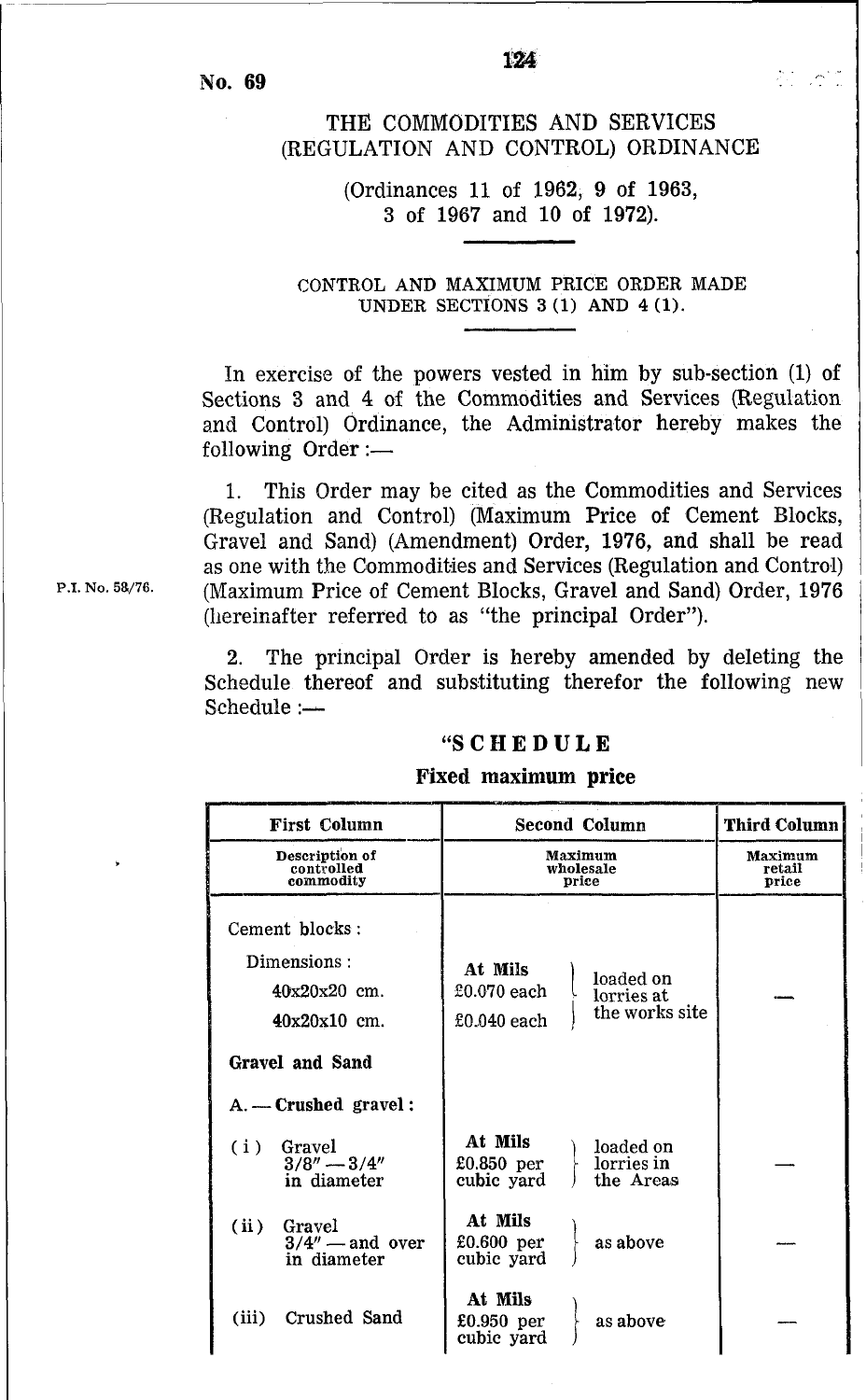|  | ٧ |  |
|--|---|--|

| • First Column |                                                                             | Second Column                                                    | Third Column                              |
|----------------|-----------------------------------------------------------------------------|------------------------------------------------------------------|-------------------------------------------|
|                | <b>Description of</b><br>controlled<br>commodity                            | Maximum<br>wholesale<br>price                                    | Maximum<br>retail<br>price                |
|                | B. - Gravel obtained<br>from sea or river<br>beds and washed<br>(uncrushed) |                                                                  |                                           |
| (i)            | Gravel<br>$3/8'' - 3/4''$<br>in diameter                                    | loaded on<br>At Mils<br>lorries in<br>£0.850 per<br>cubic yard   | the Akrotiri<br>Sovereign<br>Base Area    |
| (ii)           | Gravel<br>$3/4''$ — and over<br>in diameter                                 | At Mils<br>loaded on<br>£0.400 per<br>lorries in<br>cubic yard   | the Areas                                 |
| (iii)          | Sand                                                                        | loaded on<br>At Mils<br>lorries in<br>£0.650 per<br>cubic yard   | the Akrotiri<br>Sovereign<br>Base Area    |
| (iv)           | Coarse Sand                                                                 | At Mils<br>loaded on<br>£1.000 per<br>lorries in<br>cubic yard   | the Areas                                 |
| (v)            | Gravel<br>$3/8'' - 3/4''$<br>in diameter                                    | loaded on<br>At Mils<br>lorries in<br>£0.950 per<br>cubic yard   | the Dhekelia<br>Sovereign<br>Base Area    |
| (vi)           | Sand                                                                        | loaded on<br>At Mils<br>lorries in<br>$£0.850$ per<br>cubic yard | the Dhekelia<br>Sovereign<br>Base Area.". |

Dated this 31st day of August, 1976.

By the Administrator's Command, **A.W.** STEPHENS Chief Officer, Sovereign Base Areas.

**(105/11)**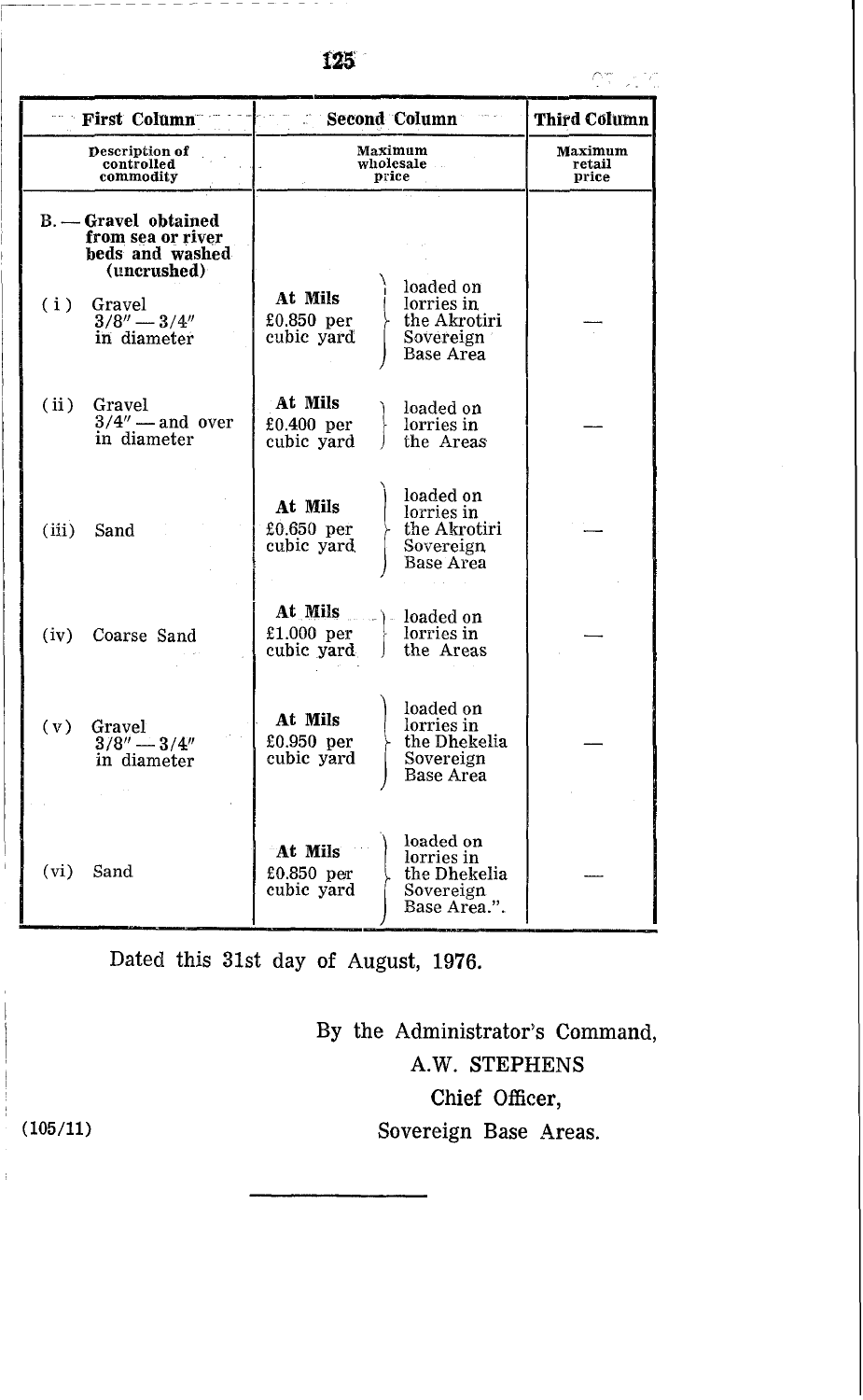# THE SALE **OF** INTOXICATING LIQUORS ORDINANCE

# $(Cap. 144 - Laws of Cyprus - Ordinances)$ 21 of 1963 and **8** of 1966).

# THE SALE OF INTOXICATING LIQUORS (RETAILERS CLOSING HOURS) ORDER, 1966.

#### **ORDER UNDER SUB-PARAGRAPH (a) OF PARAGRAPH 6.**

In exercise of the powers conferred upon him by sub-paragraph (a) of paragraph 6 of the Sale of Intoxicating Liquors (Retailers Closing Hours) Order, 1966 as amended by the Sale of Intoxicating Liquors (Retailers Closing Hours) (Amendment) Order, 1971 the Area Officer, Akrotiri hereby directs that all licensed premises situate within the Akrotiri Sovereign Base Area shall be closed and shall remain closed from 12.00 hrs on the 4th September, 1976 to 12.00 hrs on the 6th September, 1976.

Dated this 1st day of September, 1976.

Y. **C.** ANTONIOU

Area Officer, Akrotiri Sovereign Base Area.

**P.I. Nos. 27/66,24/71.** 

**(119/30/2)**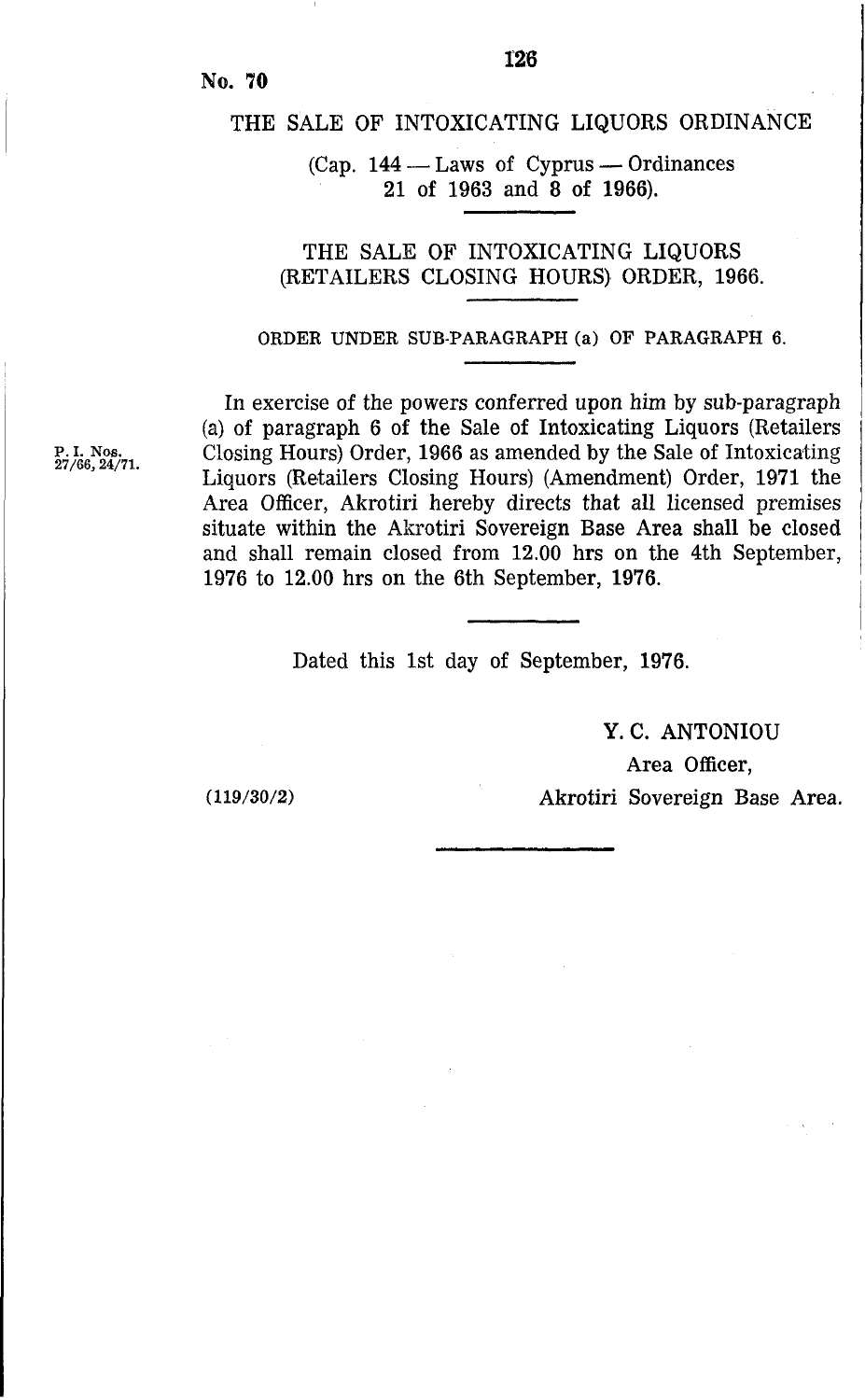THE SALE OF INTOXICATING LIQUORS ORDINANCE<br>
(Cap. 144 – Laws of Cyprus – Ordinances)<br>
21 of 1963 and 8 of 1968 **21** of **1963** and **8** of **1966).** 

THE SALE OF INTOXICATING LIQUORS (RETAILERS CLOSING HOURS) ORDER, **1966.** 

**ORDER UNDER SUB-PARAGRAPH (a) OF PARAGRAPH 6.** 

In exercise of the powers conferred upon him by sub-paragraph (a) of paragraph **6** of the Sale of Intoxicating Liquors (Retailers Closing Hours) Order, **1966** as amended by the Sale of Intoxicating Liquors (Retailers Closing Hours) (Amendment) Order, **1971** the Area Officer, Dhekelia hereby directs that all licensed premises situate within the Dhekelia Sovereign Base Area shall be closed and shall remain closed from **12.00** hrs on the 4th September, **1976** to **12.00** hrs on the 6th September, **1976.** 

**P. I. Nos. 27/66,24/71.** 

Dated this 1st day of September, **1976.** 

G.S. SAVVIDES Area Officer, Dhekelia Sovereign Base Area.

**(119/30/2)** 

**No. 71**